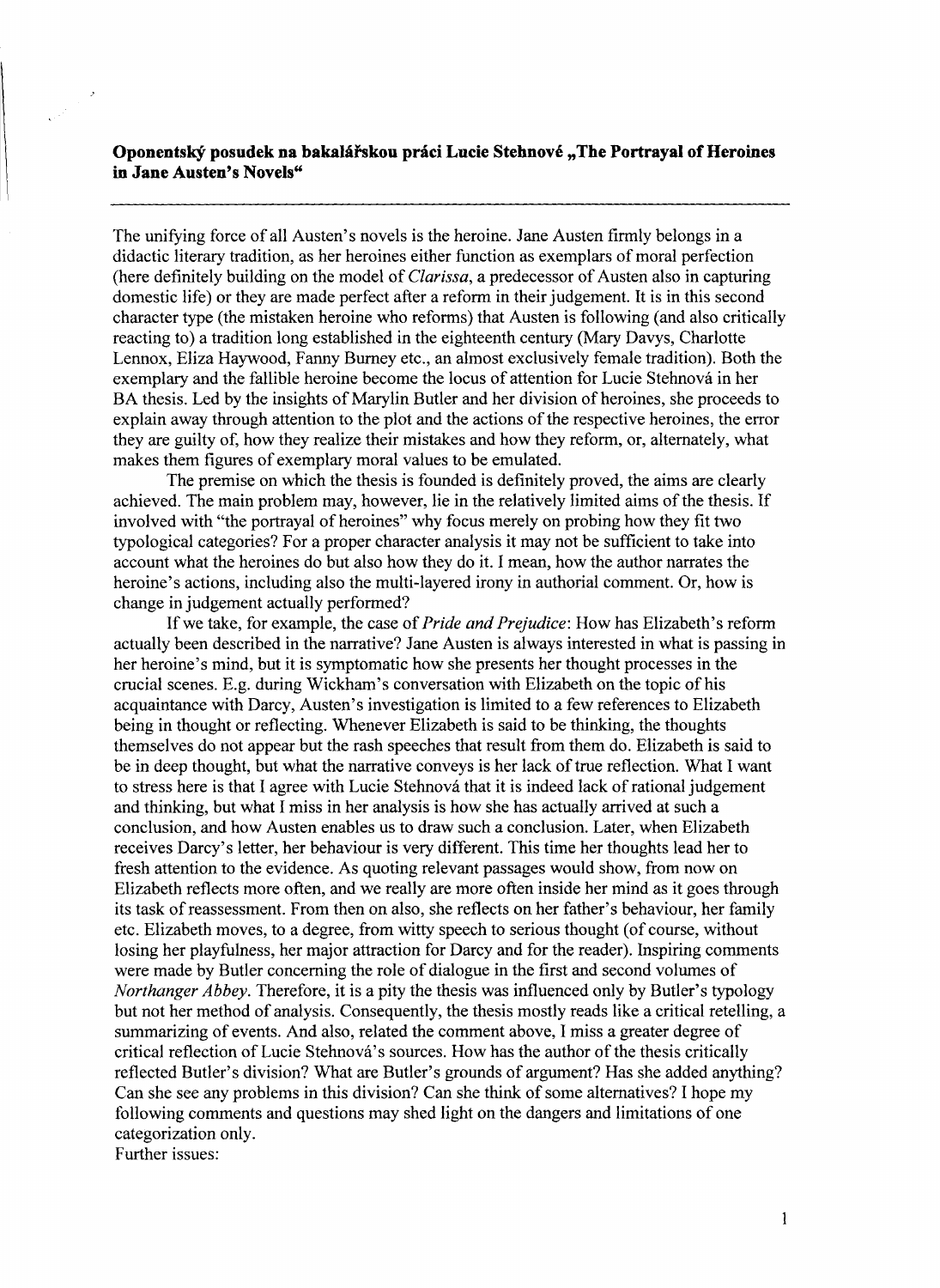*1. Sense and Sensibility* indeed prove a rather peculiar case. Marianne fits and does not fit the fallible heroine category. Indeed, Marianne's reform is of a different kind. So far, I agree. But why is that the case? Should we not take into account, e.g. this heroine's different position in her novel? It may easily be argued that *Sense and Sensibility* has two heroines, and I am surprised by the omission of Elinor Dashwood from any discussion (she gets only a brief mention and definitely deserves more, either as exemplary heroine or as a counterpart influencing Marianne).

2. Also, the novel represents two principles. Marianne's mistakes are a comment on a whole philosophy of life (sense versus sensibility). In what way is Marianne a representation (type) of the concept associated with her in the title and her "reform" an overt criticism of its dangers?

*3. Mansfield Park,* though ostensibly having no heroine in need of reform, is also a comment on the literary tradition of the fallible and reformed heroine (and in fact, all the mentors -Darcy, Knightley and Tilney – present different twists on the archetype). In fact, it is here that the convention is given a thorough dissection. The relationship between hero and heroine begins in the tradition of mentor and pupil. Edmund Bertram begins to take the part traditionally played by lover mentor from other novels (he recommends book, encourages taste, corrects her judgement). Austen's irony is directed against this mentor who so little understands the value of the mind he has helped to form that he falls for its opposite in Mary Crawford. With amusement we see the tables turned on the mentor. Edmund now needs Panny's advice (about the play) and with a fine irony Austen makes him both recognize the fact and refuse to follow it to its logical conclusion. Austen, however, does not simply reverse the usual tradition, substituting the female lover for the male. In *MP* she attacks the whole idea of either good man or good woman reforming the opposite sex through love and guidance. Edmund's attempt to reform Mary provides plenty of evidence against the practice. He sees her faults but spends his time making excuses for them. Instead of influencing he deceives himself. Fanny does better (not because she makes a better mentor, but because she refuses to be one: Edmunds says: "Your judgement is my rule of right", but she refuses this role: " Oh no! - Do not say so. We have all a better guide in ourselves, if we would attend to it, than any other person could be". Part of the function of this exemplary heroine is actually to refuse to be an example. The lesson that she teaches Edmund is a similar one to the lesson taken by Elizabeth etc. Not example, but conscience, inner moral life can only reform. (This is why self-awareness and rational judgement are important.) This is why the categorization into two distinct types (although it is admitted they are difficult to distinguished but this problem is never tackled) of heroine and consequently of type of novel can be oversimplifying and blind the foreclose possibilities of analysis.

3. All Austen's heroines are in some way deliberate revisions. Jane Austen disdained the heroine of romance: "Pictures of perfection as you know make me sick and wicked", she wrote once to her niece. Her exemplary heroines then may not be just boringly perfect, but they are also always part of some ironic twist. Indeed, the chapter on exemplary heroines is "patched on" as a kind of afterthought, not quite dealt with adequately. (And as I have tried to show, "exemplary" heroines may not unrelated to narratives of the other type.)

4. In Catherine Morland, I think, we get a case of not only reading reality as if it were a Gothic romance, but also - that she must understand that reality can be bad too. It is not a case of two mistakes, but both (wrongly evaluating the Thorpes and her suspecting General Tilney) are actually resulting from the same error. Moreover, as events show she was not so far out as might at first appear. It turns out she is not wrong in suspecting that the General is no good. He is an evil man. Although Marylin Butler may argue that an act of rudeness is not an act of villainy, he is arrogant, snobbish, even his children are afraid of him. And even contemporary readers found his ungentlemanly behaviour incredible.